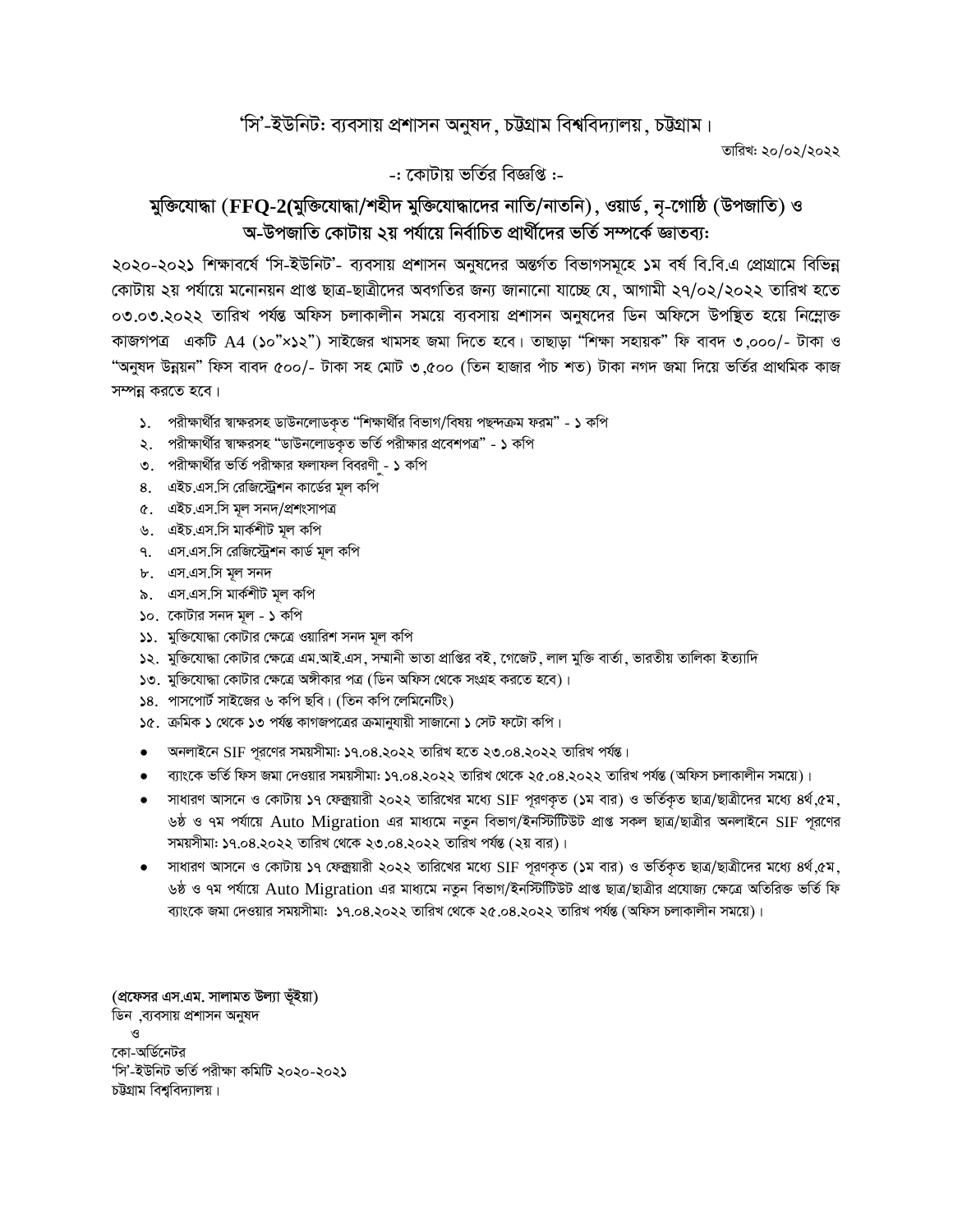## C‐Unit, FBA

Quota Name: FFQ2, WQ, TQ, NTQ Dated: 20.02.2022

Called 2

|        |                  |                              | merit |                                    | status                           |
|--------|------------------|------------------------------|-------|------------------------------------|----------------------------------|
| 308648 | FFQ2,            | <b>JINIA BINTE SIDDIQUA</b>  | 3     | Dept. of Finance                   | Called 2                         |
| 301737 | FFQ2,            | ARMAN UR RAHMAN KHAN         | 10    | Dept. of Management                | Called 2                         |
| 310035 | FFQ2,            | <b>FARID AHMED</b>           | 11    | Dept. of Finance                   | Called 2                         |
| 310938 | FFQ2,            | JANNATUL KAWSAR MUKTA        | 15    |                                    | Called 2                         |
| 306171 | FFQ2,            | MD. SADDAM HOSSAIN SAGOR     | 18    | Dept. of Finance                   | Called 2                         |
| 308217 | FFQ2,            | MD. AL AMIN HOSSEN           | 21    | Dept. of Management                | Called 2                         |
| 306084 | FFQ2,            | <b>HUMAISA NISA</b>          | 23    | Dept. of Finance                   | Called 2                         |
| 312266 | FFQ2,            | <b>MD ATIKUR RAHMAN</b>      | 24    | Dept. of Management                | Called 2                         |
| 311340 | FFQ2,            | MOHAMMAD SAIMON ZAMAN RAFEE  | 25    | Dept. of Marketing                 | Called 2                         |
| 309951 | FFQ2,            | <b>MUSTAFIZUL HAQUE</b>      | 26    | Dept. of Accounting                | Called 2                         |
| 308432 | FFQ2,            | MD. AL- AMIN                 | 27    | Dept. of Management                | Called 2                         |
| 300221 | FFQ2,            | <b>SHARINA CHOWDHURY</b>     | 30    | Dept. of Finance                   | Called 2                         |
| 311225 | FFQ2,            | SAZZAD HOSSAIN NABID         | 32    | Dept. of Finance                   | Called 2                         |
| 312317 | FFQ2,            | <b>SHAHRIN HOSSAIN</b>       | 35    | Dept. of Finance                   | Called 2                         |
| 313564 | FFQ2,            | <b>FARHANA AKTER RATRI</b>   | 36    | Dept. of Accounting                | Called 2                         |
| 312218 | FFQ2,            | AGA MOHAMMAD SUBED DUSTUGIR  | 38    | Dept. of Management                | Called 2                         |
| 301499 | FFQ2,            | <b>MURSHIDA AKTER RUPA</b>   | 39    | Dept. of Accounting                | Called 2                         |
| 310729 | FFQ2,            | <b>MD. ALI MURTUJA</b>       | 41    | Dept. of Management                | Called 2                         |
| 304942 | FFQ2,            | <b>HASIBUL HOSSAIN SAJID</b> | 42    | Dept. of Accounting                | Called 2                         |
| 301124 | FFQ2,            | <b>MUHTASIM BIN SHAMS</b>    | 43    | Dept. of Accounting                | Called 2                         |
| 308473 | FFQ2,            | <b>UMME KHAIR FATEMA</b>     | 49    | Dept. of Accounting                | Called 2                         |
| 311464 | FFQ2,            | <b>JOBAYER HOSSAIN</b>       | 51    | Dept. of Marketing                 | Called 2                         |
| 310870 | FFQ2,            | TASNOVA TABASSUM             | 52    | Dept. of Marketing                 | Called 2                         |
| 305810 | FFQ2,            | SAHADUL ALAM                 | 53    | Dept. of Marketing                 | Called 2                         |
| 305246 | FFQ2,            | <b>AYESHA AKTER</b>          | 57    | Dept. of Human Resource Management | Called 2                         |
| 304982 | FFQ2,            | MD. ASHEF CHOWDHURY          | 59    | Dept. of Human Resource Management | Called 2                         |
| 311264 | FFQ <sub>2</sub> | <b>SUMIYA AKHTER SUMI</b>    | 60    | Dept. of Banking & Insurance       | Called 2                         |
| 309219 | FFQ2,            | MD. IFTHEKHAR RASUL.         | 62    | Dept. of Marketing                 | Called 2                         |
| 310502 | FFQ2,            | MD. DALOWAR HOSSAIN          | 63    | Dept. of Marketing                 | Called 2                         |
| 309775 | FFQ2,            | <b>IFTAKHAIRUL ALAM</b>      | 64    | Dept. of Human Resource Management | Called 2                         |
| 304581 | FFQ2,            | <b>MD. SAIFUL ISLAM</b>      | 65    | Dept. of Human Resource Management | Called 2                         |
| 310846 | FFQ2,            | <b>MD. NAHID HOSSAIN</b>     | 66    | Dept. of Human Resource Management | Called 2                         |
|        | SL. No. roll     | quota                        |       | name                               | subject name<br>Dept. of Finance |